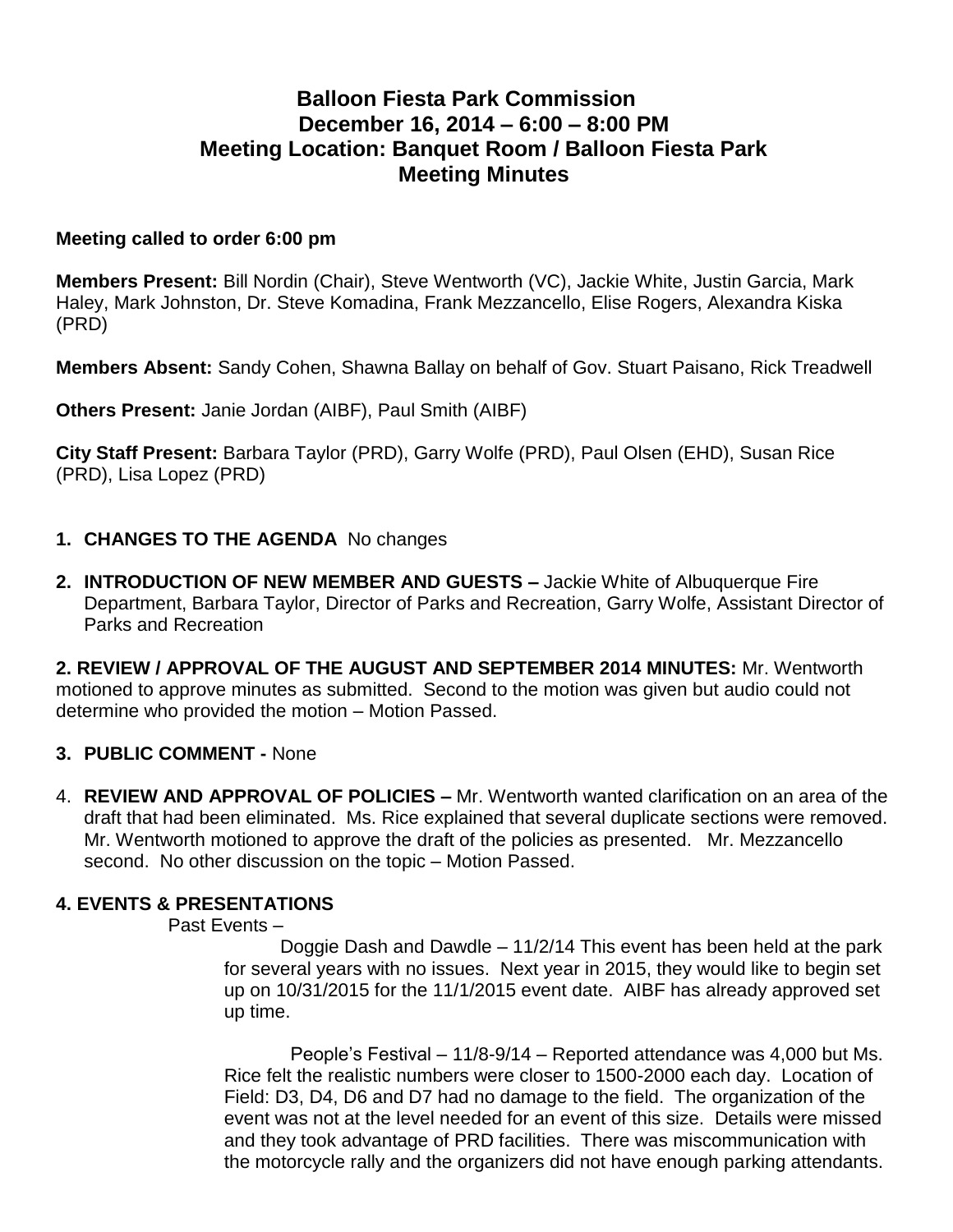Stage placement was not good causing sound issues but no complaints were submitted to BFP staff. Mr. Nordin asked what defines a "good" sound reading. Ms. Rice explained that the reading should be between 49-52 decibels at the edge of the park, with a maximum limit of 55 decibels. Mr. Wentworth stated that sound travel is dependent on many things including barometric pressures. He stated that sound in one area can end up being very loud in another area due to the sound bouncing off buildings or structures. Sound issues change all the time at the Park. He also noted that DB meter readings are not a straight progression – a change of 10 DB is very, very significant; the readings reflect a trigonometric progression. – (Mrs. Rogers should be asked about her statements. - I believe Mrs. Rogers made some comments about staff giving direction to event applicants on how stages should be set up so future problems will be minimized.) Ms. Rice explained that stage placement facing East / North East provides better readings and results. Mr. Nordin questioned how well the amusement park rides were operated. Ms. Rice stated that the ride operator handled the rides very well. He had a good setup and take down plan that did not cause any damage. Ms. Taylor brought up the EHD issues and would like more details regarding that matter. Ms. Rice explained that a popcorn vendor didn't have the proper propane to operate and were asked to leave. About 30 minutes later a lemonade vendor tried to setup without permission in the same area. The vendors didn't have permits and tried to say they were part of another vendor's permit. About 15 minutes later they were shut down and left. Mr. Nordin stated that they were attempting to have a larger event than they were prepared for.

 Rebel Run for UNM 5k – 11/16/14 The event had some snow in the morning. They only had about 91 participants. They expected 150 and the participants had prepaid.

 NM State Outdoor Archery Shoot - 11/22/14 was held on panel D6- Ms. Rice stated that there were buffer zones on the sides and they used the embankment for a back stop. The sides were quarantined off for safety. Several archers are now qualified for nationals because they competed in this event. The same vendor will be running archery at the Healthy U at the University summer camp. This event has opened up doors for sponsors and more archery events and Ms. Rice felt that it was a good partnership and could lead to youth archery events in the future. Ms. Rice explained that runners were stopped at the barrier at turned back. There were a couple of RC planes that flew over a small area but were asked to stop for safety reasons. No issues occurred. Mr. Wentworth questioned if archery is allowed in the parks. Ms. Rice explained that it was allowed due to it being a controlled event in a controlled area. Ms. Taylor stated that in general AdHoc archery is not allowed in the parks. Mr. Wentworth stated that in the policies on page 24, archery is not allowed. Ms. Rice stated that it is not allowed on a daily basis, but felt it was permissible since it was a controlled scheduled event. Dr. Komadina referred to a shooting event held in the past during Fiesta 2 years ago. Mr. Wentworth discussed the dangers of the sport even at the amateur level and advised to proceed with extreme caution because an arrow can be shot the entire length of Balloon Fiesta Park. Ms. Rice stated that only beginners were being allowed at this time. Mr. Nordin stated that all other archery events should be reviewed the by Commission. Ms. Rogers requested that the Commission be allowed to talk with organizers of such events.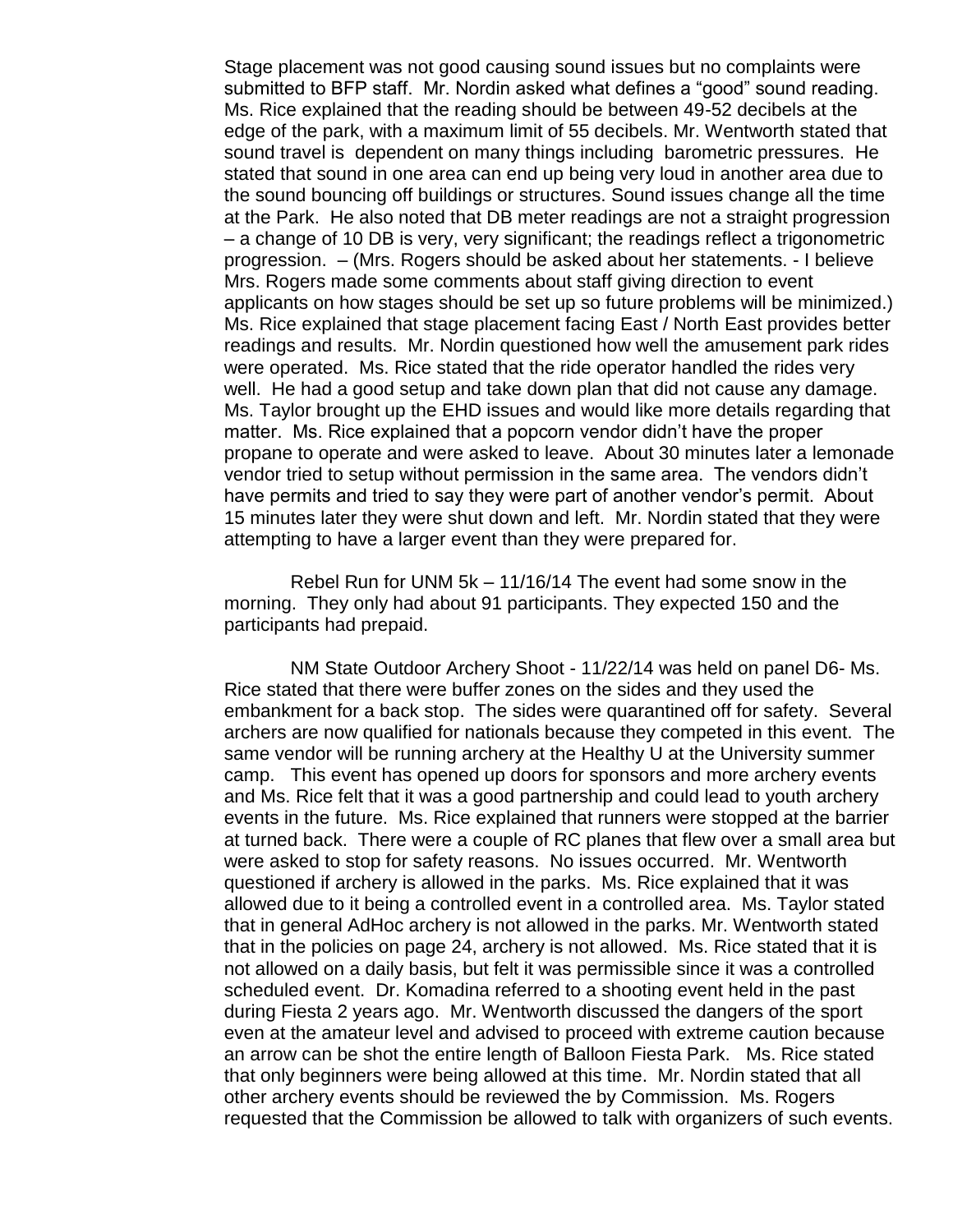Jingle Bell Rally –  $12/13-14/14$  – On Sunday there was some snow that affected the event. The tailgating was held at the Event Center. Mr. Smith stated that the balloon count was 50-75 balloons.

Mr. Nordin asked about funeral services being held at the Event Center. Ms. Rice explained that they don't happen often but we have had a few services here.

Future Events – Ms. Rice reported on the following events and requested recommendation of the Commission for the following events:

**ABQ Sol Tryouts** – 1/3/14 Semi Pro try outs to be held.

### **Name of Event: Insane Inflatable 5K**

**Event Date:** Sunday**,** June 7, 2015 **Time**: 9:00am – 2:00pm **Set-up dates:** Saturday June 6, 2014 **Time:** 8:00am – 5:00pm **Est. Number Attending:** 2000 **First Time**: No – hosted 16 events in 2014 – averaging 2500 at each

**Area of use**: North Launch Field (grass panels D1 – D7 and roads) **Stage:** yes **Alcohol:** yes, beer garden on D4 **Vendors**: food, alcohol and merchandise **Dumpster:** yes **Port-a-Potties**: using field restrooms **Sound:** DJ on D4 stage

**Description:** The event is a 5K run on and off the grass. Participants climb over and through inflatable obstacles that are attached to stakes in the turf. The placement of the obstacles is coordinated with the Parks & Recreation Maintenance Department. The set-up of this event is on Saturday and will be coordinated with the Heart Walk on that day. Commission was advice because of the number of attendance and alcohol will be served.

**Rental fee description:** \$5100.00; \$5000 for the use of the North Launch Field – a for-profit event, \$100 for electricity and water use for the event. Sales surcharge and parking fees will be determined after the event.

Mr. Nordin clarified that the insurance is actually \$3,000,000.00 due to the inflatables being considered carnival rides. Ms. Rice stated she will make sure it is obtained. Ms. White asked about the permit approval process. Ms. Rice explained that once our approval is given then the special permit process can be completed with Mike Trestle of Cultural Services. Mr. Mezzancello motioned to approve the event with a second to the motion given (audio could not determine who provided the motion). No other discussion was offered. Motion passed.

## **Name of Event: Albuquerque Heart Walk 5K walk/run**

**Event Date:** June 6, 2015 **Time**: 9:00 – 11:00am **Set-up dates:** June 8, 2015 **Time:** 5:00am **Est. Number Attending:** 1200 **First Time**: no – repeat from 2014 **Area of use**: Roads of park and grass panel D<sub>4</sub>

**Stage:** yes **Alcohol:** no **Vendors**: NA **Dumpster:** no **Port-a-Potties**: no **Sound:** DJ on stage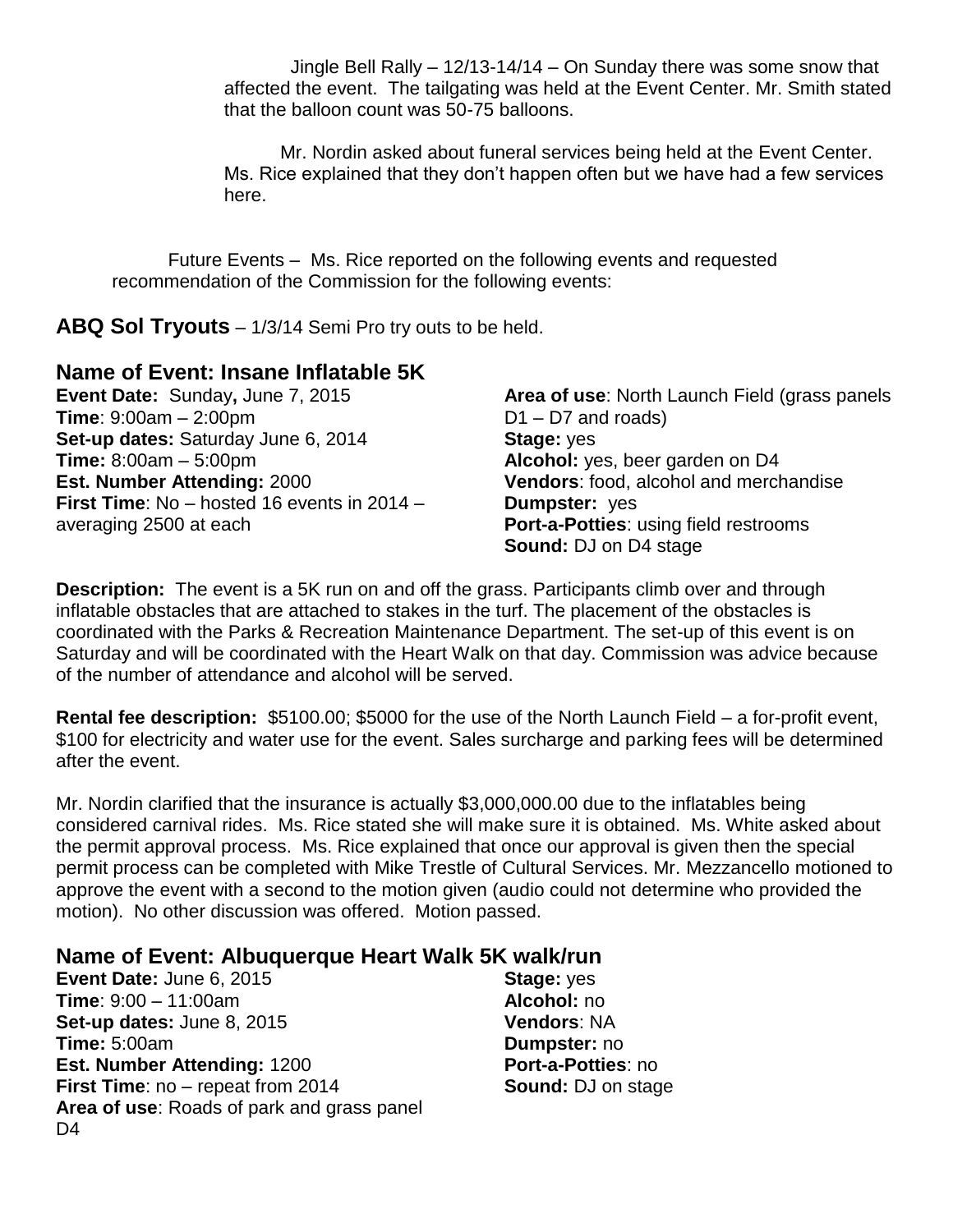**Description:** 5K walks to benefit the Blue Cross and Blue Shield of New Mexico using the roads of the park and D4. The Inflatable 5K will be setting up their course on the interior of the park during this event – respecting the race. This walk will be using Balloon Fiesta Parkway to incorporate the Blue Cross and Blue Shield building. Commission was advised because of number of attendance.

**Rental fee description:** \$850; rental of grass panel D4 and the roads of the park - \$750, electricity - \$100

Mr. Nordin wanted to know what the standard procedures were for an event that wants to close the road near the Blue Cross building. Ms. Rice explained that the City of Albuquerque permitting office is the one that do the notifications and approvals. Mr. Wentworth stated that we should update the listings and send out notifications as needed. Ms. Rice agreed and will update her list. Mr. Mezzancello motioned to approve the event. Mr. Haley seconded to the motion. No other discussion was offered. Motion passed.

# **Name of Event: New Mexico Rush Spring Cup – Soccer Tournament**

**Event Date:** February 7-8, 2015 **Time**: 8:00am – 6:00pm **Set-up dates:** Stripe the fields Friday Feb 6 **Time:** during the day **Est. Number Attending:** 1500 **First Time**: 3<sup>rd</sup> year on BFP **Area of use**: North Launch Field (grass panels  $D1 - D7$ 

**Stage:** NA **Alcohol:** No **Vendors**: yes - trucks **Dumpster:** TBD **Port-a-Potties**: 6 on west side of park **Sound:** PA

**Description:** Large soccer tournament hosted by NM Rush. There will be no balloon launch that weekend. If there is snow on the ground, the tournament will be canceled or postponed. Commission was advised because of number of attendance.

**Rental fee description:** \$4590.00; \$2125/day for 2 days (includes the 15% multiday discount); \$340 – estimated 2 vendors and electricity for 2 days @ \$35/day/vendor.

Mr. Nordin explained that the tournament has gotten smaller over the years and it can be held in one weekend vs two. Mr. Wentworth motioned to approve the event. Mr. Mezzancello seconded the motion. No other discussion was offered. Motion passed.

## **Name of Event: Princess & Pirates, a Family Picnic**

**Event Date:** August 28-29, 2015 **Time**: 10:00am – 6:00pm (Sat. evening event 10:00pm **Set-up dates:** August 27, Friday **Time:** All day **Est. Number Attending:** 6000 **First Time**: yes, but experienced **Area of use**: grass panel D4 **Stage: yes Alcohol:** yes, evening dance only **Vendors**: yes **Dumpster:** yes **Port-a-Potties**: 16 **Sound:** DJ

**Description:** This is a family fun day centered on children's activities: water bounce houses, sprinklers to run through, carnival games and vendors. The beer and wine vendors are for the evening only for an adult dance. This event has been reviewed by the Commission, but alcohol was added. Commission was advised because of number of attendance and alcohol.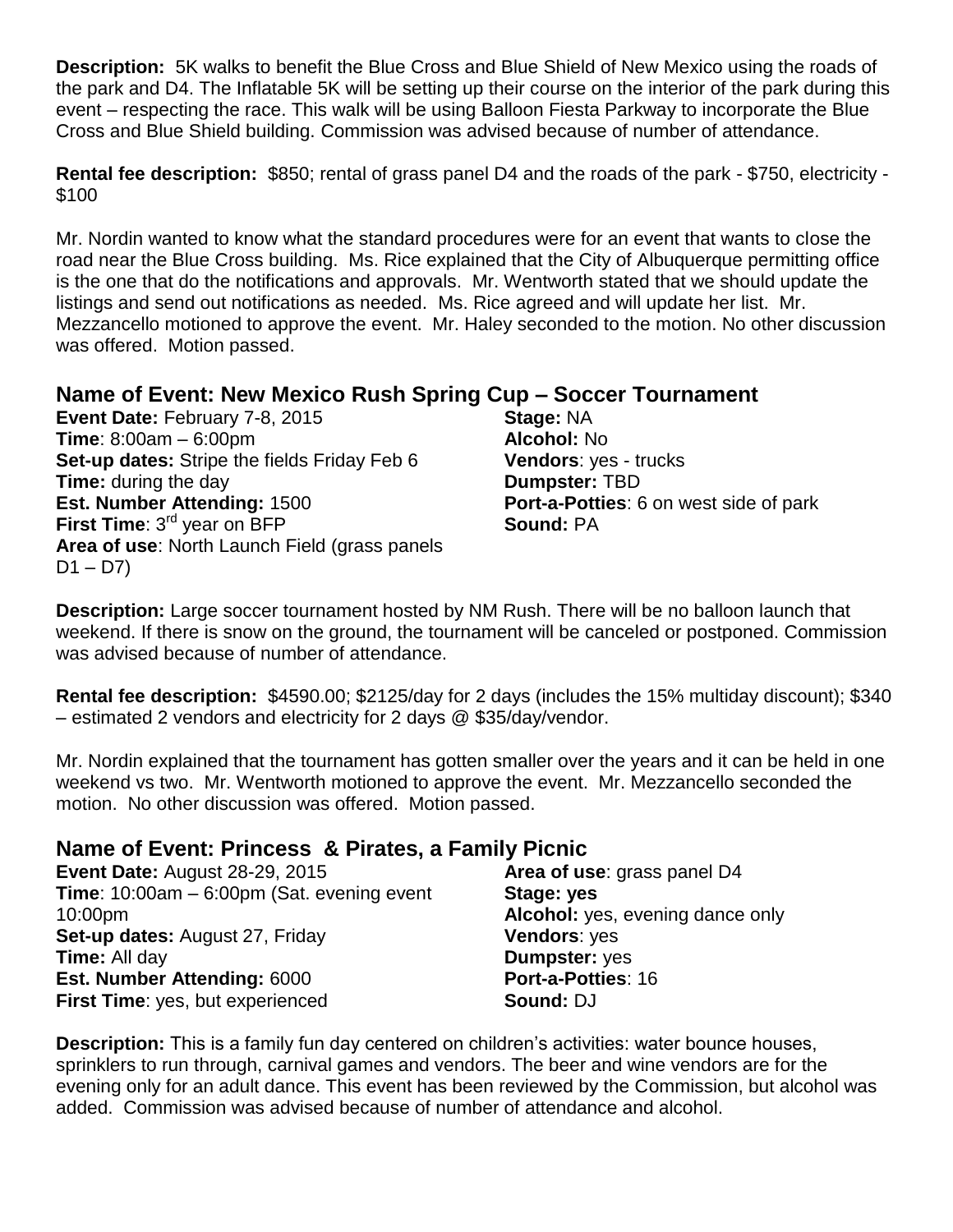**Rental fee description:** \$837.50; \$318.75/day X 2 days (with 15% multiday discount) = \$637.50, \$200 electricity for 2 days, alcohol surcharge TBD

Mr. Nordin asked for the name of the organizer. Ms. Rice answered with Dean Strober with Blue River Productions. Ms. Rice stated the bounce house vendor will have the elevated insurances as well. The dance floor is elevated above the grass. The floors are similar to the ones used for the Celtic Festival and are still subject to park management approval. Mr. Mezzancello motioned to approve the event. Ms. Rogers seconded the motion. No other discussion was offered. Motion passed.

### **Name of Event: Southwest Bacon Fest**

**Event Date:** November 7, 2015 **Time**: 11:00am – 5:00pm **Set-up dates:** Friday, Nov. 6, 2015 **Time:** during day **Est. Number Attending:** 6000 **First Time**: yes at Park, was at Balloon Museum

**Area of use**: grass panel D4 **Stage:** yes **Alcohol:** yes **Vendors**: yes **Dumpster:** yes **Port-a-Potties**: 16 **Sound:** DJ

**Description:** Festival of food celebrating bacon. Commission was advised because of number of attendance and alcohol.

**Rental fee description:** \$850; \$750 for rental of grass panel D4, \$100 for use of electricity. Vendor charge will be \$35/vendor – TBD, alcohol surcharge TBD.

Mr. Nordin corrected that the move from the Balloon Museum is not space but rather price. Ms. Rice stated that she did not solicit him but that he was prepared for a phone call back from Susan if needed, to answer questions. Ms. Rice stated that Mr. Strober needed to move because the museum space was too small. Mr. Strober has not received any complaints from his past events at the Balloon Museum. Mr. Mezzancello motioned to approve the event. Mr. Garcia seconded the motion. No other discussion was offered. Motion passed.

Mr. Smith wanted clarification on when we collect fees for gate admissions and parking. Ms. Rice stated that fees are not collected for presold tickets. If admissions are charged at the gate and if there is a parking fee, we do collect fees. Alcohol surcharges are collected when necessary. Ms. Rice gave the amounts of: \$.50 per car and 10% for gate admissions. Mr. Nordin reminded Mr. Smith that the fee schedule is up for review and that discussion will happen at a later meeting. Mr. Wentworth agreed that the policy needs to be reviewed and enforced.

## **Name of Event: Doggie Dash and Dawdle**

**Event Date:** November 1, 2015 **Time**: 8:00am – 3:00pm **Set-up dates:** October 30-31, 2015 **Time:** mid-day **Est. Number Attending:** 4000 **First Time**: no, repeat **Area of use**: Roads of park and grass panel D<sub>4</sub>

**Stage:** yes **Alcohol:** No **Vendors**: yes **Dumpster:** yes **Port-a-Potties**: 10 **Sound:** DJ and PA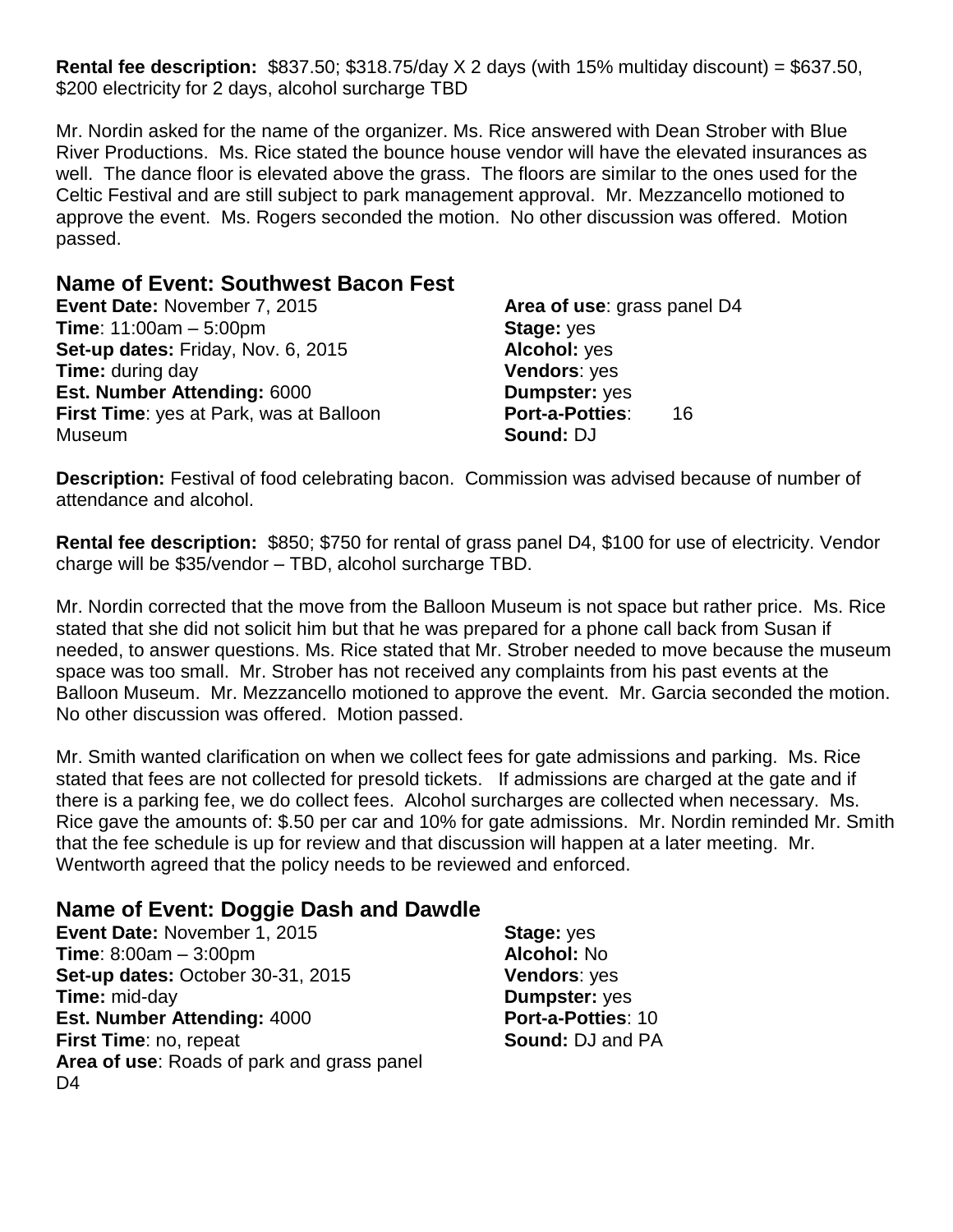**Description:** 5K and fun run to benefit Animal Humane. AIBF has been contacted and has given permission to set-up for the event on October 30 and 31, 2015. Commission was advised because of number of attendance.

**Rental fee description:** \$850; \$375 for use of roads, \$375 for use of grass panel D4, \$100 for electricity

Mr. Wentworth motioned to approve the event. Mr. Johnston seconded the motion. No other discussion is offered. Motion passed.

### **5. REPORTS / UPDATES**

- **Department of Municipal Development**
- **Albuquerque International Balloon Fiesta** Mr. Smith reported that the countdown for 2015 Fiesta has already started. Attendance for 2014 was 843,000. This amount was up from the year before by approximately 30,000.
- **Anderson Abruzzo Albuquerque International Balloon Museum**
	- i. Past Events
	- ii. Upcoming events
- **Environmental Health Department** Mr. Olson reported that the Nazareth complex might be ready for possible use on July  $4<sup>th</sup>$ . Mr. Olson said that he really enjoyed working with the AIBF volunteers. Mr. Wentworth wanted to know why the changes. Mr. Olson stated that only a few areas needed sealing. Methane gas will find a crack or make one to be able to be released. Mr. Nordin wanted to know what happens to the gas once it is sucked out. Mr. Olson reported that landfills create 40 percent of the emissions in our environment. Sometimes the gas is burned off. Mr. Olson also reported that possible biotech items are being researched. Mr. Wentworth wanted an update on any break-in or thefts. Mr. Olson reported that there have not been any since before 2014 Fiesta.

## **Parks & Recreation**

- i. Sid Cutter Pilots Pavilion
	- 1. Time line to build Ms. Kiska reported that the construction started last Friday, December 12, 2014. On Monday, they started removing the asphalt. Ground breaking ceremony will be held on Monday, December 22, at 12:30 pm. It is a 260 day project. Starting Jan 9 regular construction meetings will take place every two weeks on Friday to discuss progress. Time still needs to be determined. Ms. Taylor clarified that Mr. Keith Reed will work with David Flores to discuss construction and that it is not a public meeting.
- ii. Verizon Project –Ms. Kiska reported that the Real Property Division is working on it. There are no recent updates since August 2014. Mr. Nordin explained to the new people that the light poles are going to be changed into cell towers to improve reception. Mr. Wentworth reminded the Commission that Verizon agreed to replace all poles to match the new ones. The placement of the "dog house" was not in an ideal location. Mr. Wentworth wanted to know if a new location has been determined. Ms. Kiska did not have any updated information but will follow up.
- iii. Income since last meeting Ms. Rice Unable to report for the month. Ms. Kiska reported that the first half of the fiscal year up to November 30th. This included the fact that we were unable to rent the facility for September and October.
	- 1. GTC \$42,971.42
	- 2. Event Center \$22,343.00
	- 3. BFP \$36,394.00
	- 4. With a grand total of \$101,708.42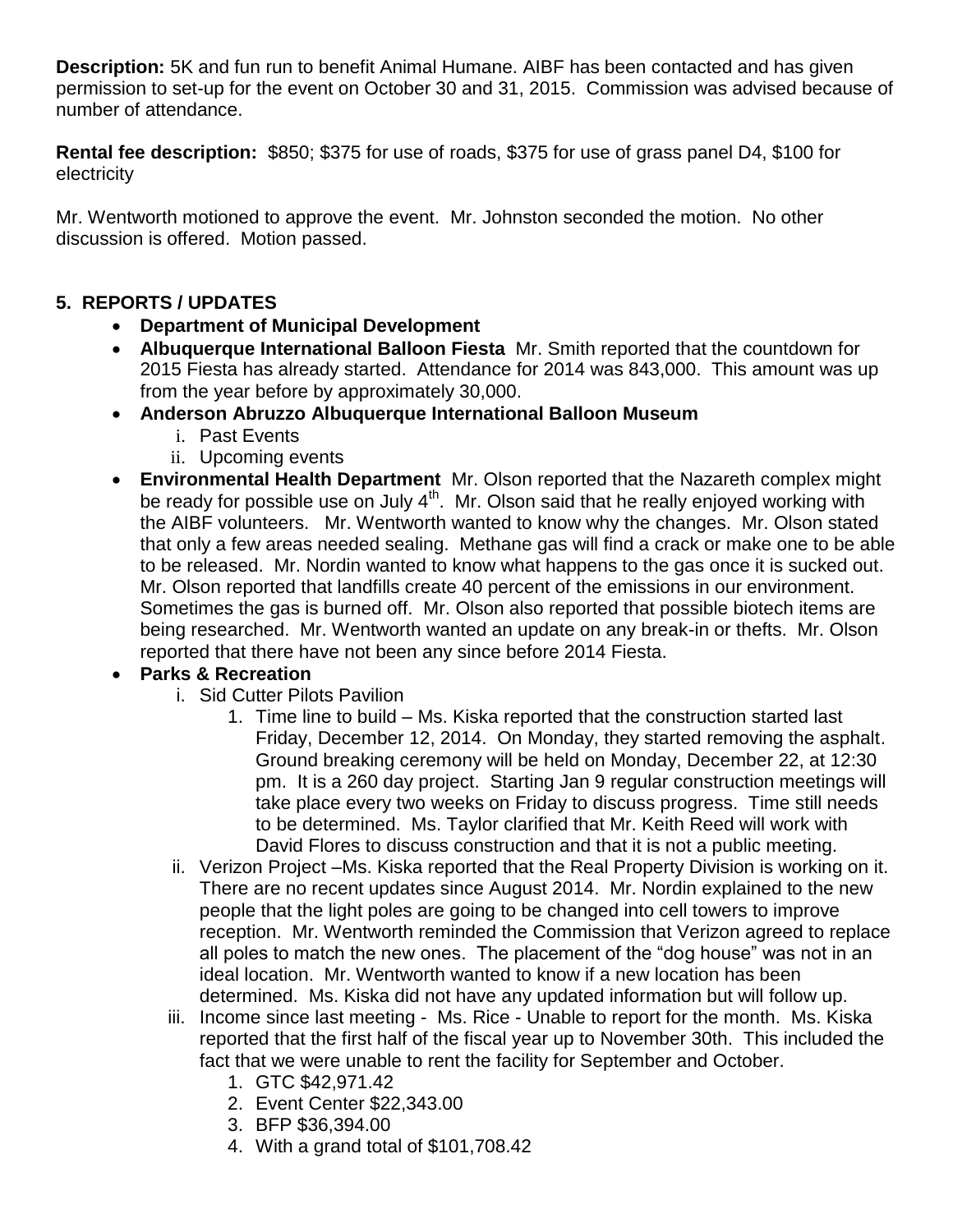Ms. Rogers wanted comparisons of years past incomes. Ms. Kiska reported that FY 13 total was \$214,224.00 and FY 14 \$233,770.00 with increases every year. December to June is the biggest rental months of the year. Mr. Wentworth requested that the details of what Ms. Kiska reported be sent out to the Commission. Mr. Wentworth inquired about the roof repair schedule and costs. Ms. Kiska explained that Parks and Recreation, with the assistance of building maintenance, designed the scope of work and then obtained quotes from several vendors and National Roofing was the lowest bid. Ms. Taylor went over the process of such projects like roofing and building maintenance, roofing and HVAC.

- iv. 2014 Balloon Fiesta City of Albuquerque Financial Support. Ms. Kiska reported that every department involved with the Fiesta reported back to her the costs of that department's specific support were during the Balloon Fiesta. This year the financial support has totaled \$1,289,355.67. Individual reports are available for review if requested.
- v. Signage and way finding Ms. Kiska reported that a new sign at the top of the hill as well as the doors and the canopy are all new additions to the park. The directional signs are in place. The banners will be made and should be up in February. Once that is completed Phase 1 will be final. Phase 2 and on there is no funding at this time. Ms. Taylor explained the capital cycle as a two year period. Two cycles ago the City of Albuquerque issued bonds in the amount of \$160,000.000.00 by annum. The last cycle in 2015, the amount was closer to \$115,000,000.00. This reduction was a direct consequence of the recession. The City of Albuquerque moved money in the amount of \$4,000,000.00 from the property tax fund to the general fund to stabilize the general fund budget due to the lack of the gross receipts taxes. Mr. Wentworth wanted to know the amount for the pavilion that was cut approximately in half. Ms. Taylor stated that the funds to build the facility have been accumulated over the last two cycles. Phase 2, and on, could be harder to fund but there are some funds available.

#### **6. OLD BUSINESS:**

- Annual Report Report to Council. Ms. Taylor stated this is a prime time to address the annual report because of the timeline on the GO Bond presentation. The presentation given on Jan 5 then 3 weeks later given to the Committee of the Whole. Ms. Kiska – A majority was already done. Ms. Kiska was asked to send to the Commission the report. Ms. Kiska would like to form a subcommittee – Dr. Komadina, Mark Johnson, Steve Wentworth. Alex will set up a committee meeting for the week of January 12.
- Fee Schedule Review for 14-15 Mr. Nordin wanted to begin addressing this item. Request to have it sent out this week to discuss at the next meeting. Mr. Wentworth wanted to make this a priority. Mr. Mezzancello suggested that a subcommittee be set up to address the fee schedule.

#### **7. NEW BUSINESS**

#### **Ms. Rogers moved to adjourn the meeting: 7:37 pm. A second to the motion was given but audio could not determine who submitted it. Motion passed.**

NEXT COMMISSION MEETING - January 20<sup>th</sup> 6 pm

If you are an individual with a disability who is in need of a reader, amplifier, qualified sign language interpreter, or any other form of auxiliary aid or service to attend or participate in the hearing or meeting, please contact the Parks and Recreation Department staff liaison at least one week prior to the meeting or as soon as possible. Public documents, including the agenda and minutes, can be provided in various accessible formats. Please contact the Committee liaison at